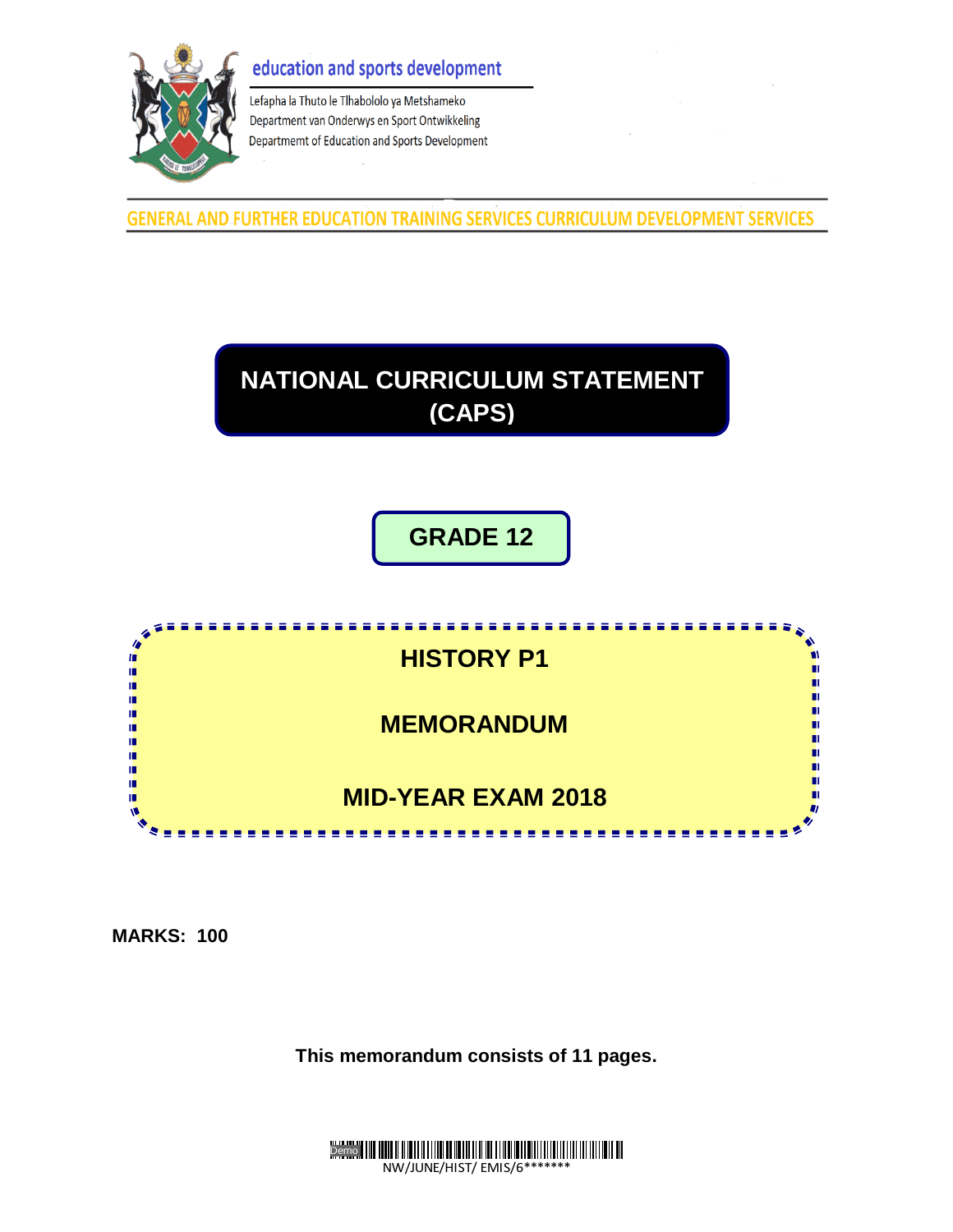## **1. SOURCE-BASED QUESTIONS**

## **1.1 The following cognitive levels were used to develop source-based questions:**

| <b>COGNITIVE</b> |                                             | <b>WEIGHTING</b> |
|------------------|---------------------------------------------|------------------|
| <b>LEVELS</b>    | <b>HISTORICAL SKILLS</b>                    | OF.              |
|                  |                                             | <b>QUESTIONS</b> |
|                  | • Extract evidence from sources             |                  |
| <b>LEVEL1</b>    | • Selection and organization of relevant    | 30%              |
|                  | information from sources                    | (15)             |
|                  | Define historical concepts/terms            |                  |
| <b>LEVEL 2</b>   | Interpretation of evidence from sources     | 40%              |
|                  | • Explain information gathered from sources | (20)             |
|                  | Analyse evidence from sources               |                  |
|                  | Interpret and evaluate evidence from        |                  |
|                  | sources                                     |                  |
| <b>LEVEL 3</b>   | • Engage with sources to determine its      | 30%              |
|                  | usefulness, bias and limitations            | (15)             |
|                  | Compare and contrast interpretations and    |                  |
|                  | perspectives presented in sources and       |                  |
|                  | draw independent conclusions                |                  |

# **1.2 The information below indicates how source-based questions are assessed:**

- In the marking of source-based questions credit needs to be given to any other valid and relevant viewpoints, arguments, evidence or examples.
- In the allocation of marks, emphasis should be placed on how the requirements of the questions have been addressed.
- In the memorandum, the requirements of the question (skills that need to be addressed) as well as the level of the question are indicated in italics.

## **1.3 Assessment procedures for source-based questions**

- Use a  $(\checkmark)$  for each correct answer.
- Pay attention to the mark scheme e.g. (2 x 2) which translate to TWO reasons and is given TWO marks each ( $\checkmark$   $\checkmark$   $\checkmark$ ); (1 x 2) which translate to ONE reason and is given TWO marks  $(\checkmark)$ .

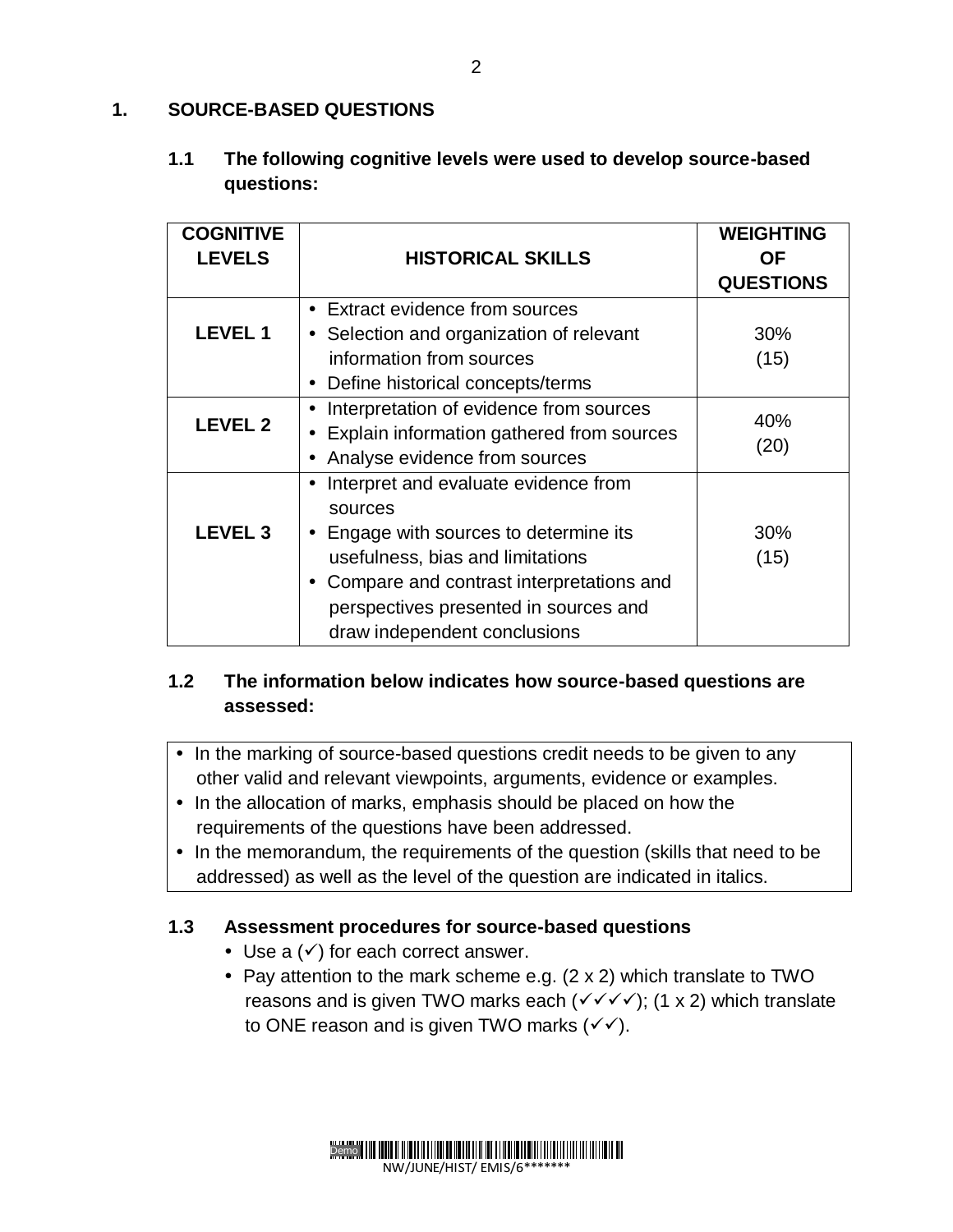### **Paragraph question**

 Read the paragraph and then place a bullet within the paragraph at the relevant point / answer. Then indicate the level you have allocated at the end of the paragraph e.g.

Level  $3 = 5$ 

- Count all the ticks for the source-based question then write the mark on the right hand bottom e.g. 32/50
- Ensure that the total mark is transferred accurately to the front / back cover of the answer script.

### **2. ESSAY QUESTIONS**

### **2.1 The essay question requires candidates to:**

------------------------- ------------------------- -------------------------

Be able to structure their argument in a logical and coherent manner. They need to select, organize and connect relevant information so that they are able to present a reasonable sequence of facts or an effective argument to answer the question posed. It is essential that an essay has an argument introduction, a coherent and balanced body of evidence and a conclusion.

### **2.2 Marking of essay questions**

- Markers must beware that the content of the answer will be quided by the textbooks in use at the particular centre.
- Candidates may have any other relevant introduction and/or conclusion than those included in a specific essay marking guideline for a specific essay.
- When assessing open-ended, source-based questions, learners should be credited for any other relevant responses.

## **2.3 Global assessment of the essay**

The essay will be assessed holistically (globally). This approach requires the teacher to score the overall product as a whole, without scoring the component parts separately. This approach encourages the learner to offer an individual opinion by using selected factual evidence to support an argument. The learner will not be required to simply regurgitate "facts" in order to achieve a high mark. This approach discourages learners from preparing "model" answers and reproducing them without taking into account the specific requirements of the question. Holistic marking of the essay credits learners' opinions supported by evidence. Holistic assessment, unlike content-based marking, does not penalize the language inadequacies as the emphasis is on the following:

- The construction of argument;
- The appropriate selection of factual evidence to support such argument;
- The learner's interpretation of the question

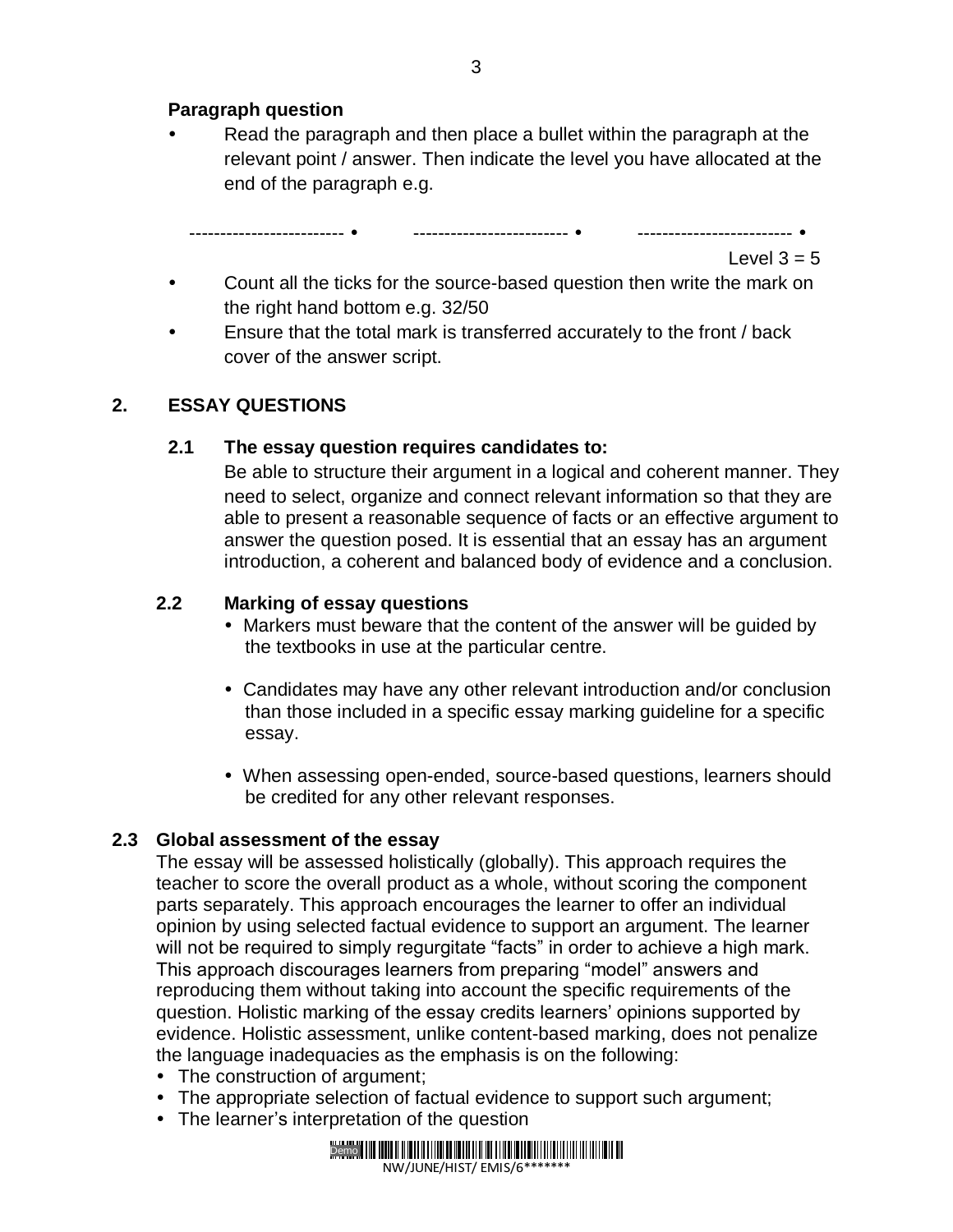### **2.4 Assessment procedures of an essay**

- 2.4.1 Keep the synopsis in mind when assessing the essay.
- 2.4.2 During the first reading of the essay, ticks need to be awarded for a relevant introduction (indicated by a bullet in the marking guideline/memorandum) each of the main points/aspects that are properly contextualised (also indicated by bullets in the marking guideline/memorandum) and a relevant conclusion (indicated by a bullet in the marking guideline/memorandum). E.g. in an answer where there are 5 main points, there will be 7 ticks.
- 2.4.3 The following additional symbols can also be used:
	- introduction, main aspects and conclusion not / properly contextualized.

I

- wrong statement  $-$
- irrelevant statement
- repetition **R**
- analysis **A**
- interpretation **I**

#### **2.5 The matrix**

### **2.5.1 Use of analytical matrix in the assessment of essays**

In the marking of essays, the criteria shown in the matrix should be used. In assessing the essay, both the content and presentation should be considered. At the point of intersection of the content and presentation based on the seven competency levels, a mark should be awarded.

(a) The first reading of an essay will be to determine to what extent the main aspects have been covered and to determine the **content level** (on the matrix).

| I FVFI 4 |                                                                             |
|----------|-----------------------------------------------------------------------------|
|          |                                                                             |
|          | Demo <b>                                 </b><br>NW/JUNE/HIST/EMIS/6******* |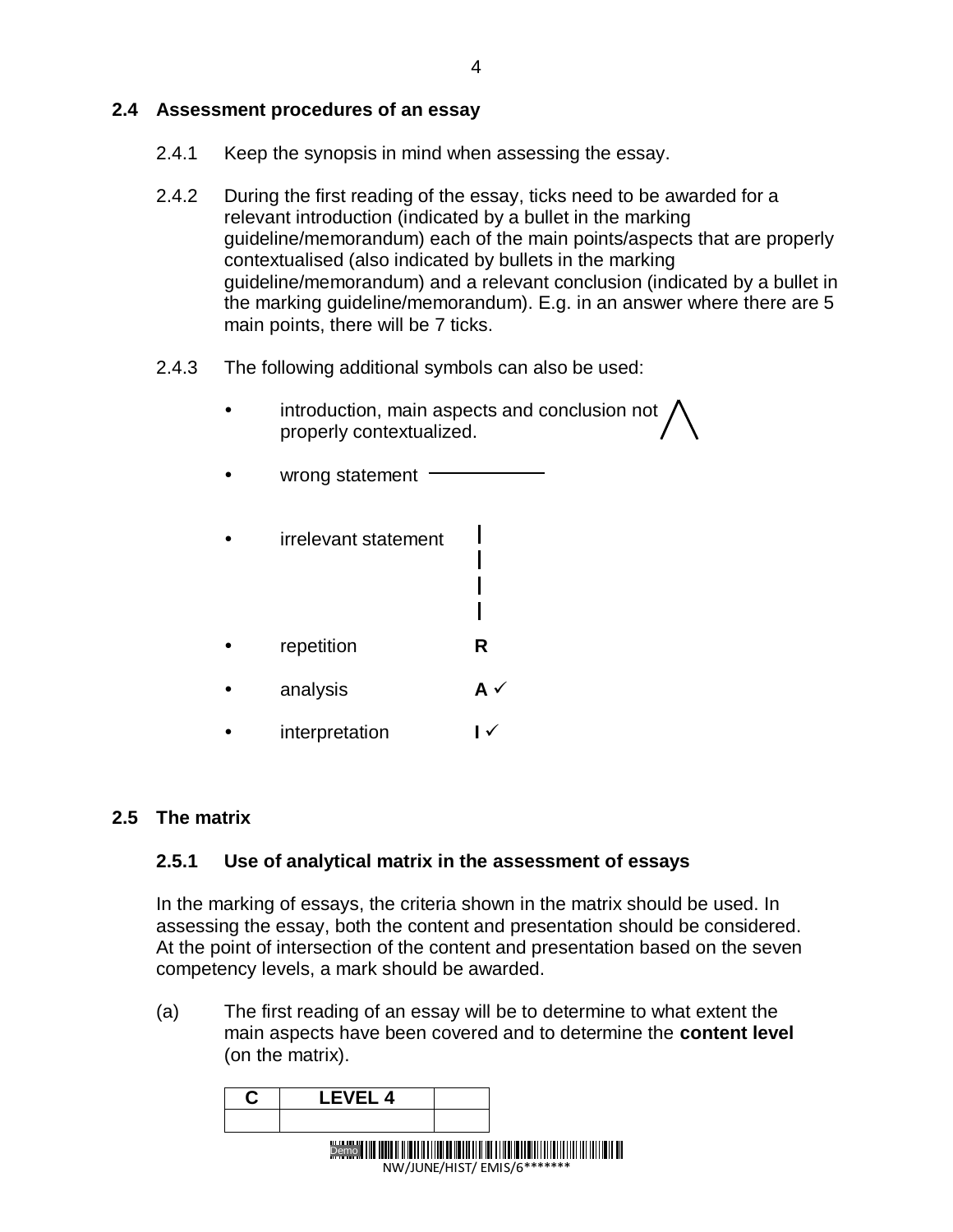(b) The second reading of the extended writing will relate to the level (on the matrix) of **presentation.**

|   | LEVEL 4        |  |
|---|----------------|--|
| ٠ | <b>LEVEL 5</b> |  |

(c) Allocate an **overall mark** with the use of the matrix.

| EVEL 4           |  |
|------------------|--|
| VEL <sub>5</sub> |  |

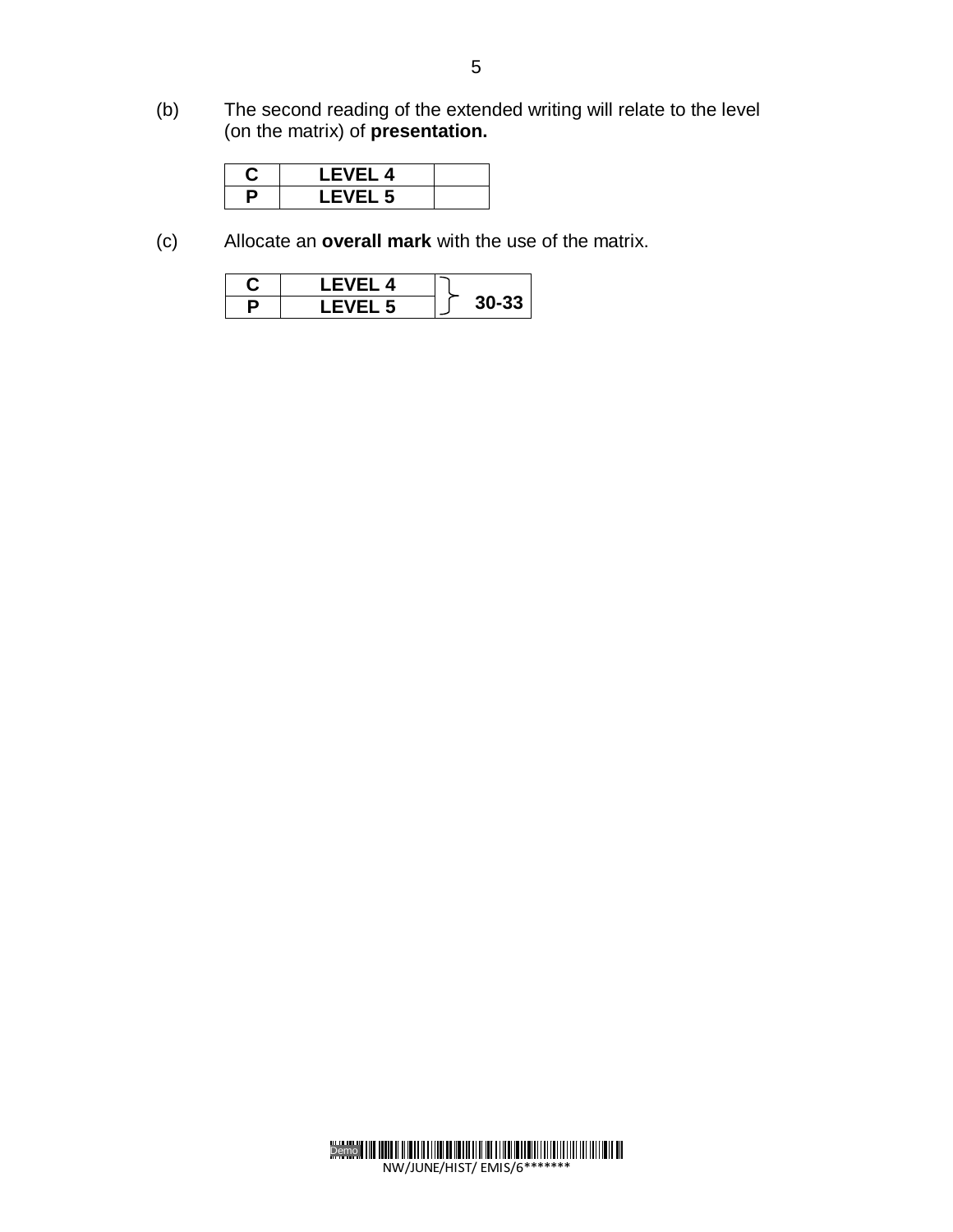#### **MARKING MATRIX FOR ESSAY TOTAL MARKS: 50**

|                                                                                                                                                     | <b>LEVEL 7</b>                                                                                                                                                                                                                                                                                                                                                       | LEVEL 6                                                                                                                                                                                                                                                      | LEVEL 5                                                                                                                                                                                                                                                                                                                      | <b>LEVEL 4</b>                                                                                                                               | LEVEL <sub>3</sub>                                                                                                                                                                 | <b>LEVEL 2</b>                                                                                                                                                     | <b>LEVEL 1</b>                                        |
|-----------------------------------------------------------------------------------------------------------------------------------------------------|----------------------------------------------------------------------------------------------------------------------------------------------------------------------------------------------------------------------------------------------------------------------------------------------------------------------------------------------------------------------|--------------------------------------------------------------------------------------------------------------------------------------------------------------------------------------------------------------------------------------------------------------|------------------------------------------------------------------------------------------------------------------------------------------------------------------------------------------------------------------------------------------------------------------------------------------------------------------------------|----------------------------------------------------------------------------------------------------------------------------------------------|------------------------------------------------------------------------------------------------------------------------------------------------------------------------------------|--------------------------------------------------------------------------------------------------------------------------------------------------------------------|-------------------------------------------------------|
| <b>PRESENTATION</b><br><b>CONTENT</b>                                                                                                               | Very well<br>planned and<br>structured<br>essay.<br>Good<br>synthesis of<br>information.<br>Developed an<br>original well<br>balanced and<br>independent<br>line of<br>argument with<br>the use of<br>evidence,<br>sustained and<br>defended the<br>argument<br>throughout.<br>Independent<br>conclusion is<br>drawn from<br>evidence to<br>support the<br>argument. | Very well<br>planned and<br>structured<br>essay.<br>Relevant line<br>of argument.<br>Evidence<br>used to<br>defend the<br>argument.<br>Attempts to<br>draw an<br>independent<br>conclusion<br>from the<br>evidence to<br>support the<br>line of<br>argument. | Well planned<br>and<br>structured<br>essay.<br>Developed a<br>clear<br>argument.<br>Conclusions<br>drawn from<br>evidence.<br>Independent<br>conclusion.<br>Evidence<br>used to<br>support the<br>conclusion.<br>Evidence<br>used to<br>support the<br>conclusion<br>drawn from<br>the evidence<br>to support the<br>line of | Planned and<br>constructed<br>an argument.<br>Evidence<br>used to<br>support<br>argument.<br>Conclusions<br>reached<br>based on<br>evidence. | Shows some<br>evidence of a<br>planned and<br>constructed<br>argument.<br>Attempts to<br>sustain a line<br>of argument.<br>Conclusions<br>not clearly<br>supported by<br>evidence. | Attempts to<br>structure an<br>answer.<br>Largely<br>descriptive,<br>or some<br>attempt at<br>developing<br>an argument.<br>No attempt<br>to draw a<br>conclusion. | Little or no<br>attempt to<br>structure the<br>essay. |
| <b>LEVEL 7</b><br>Question has been fully<br>answered. Content<br>selection fully relevant to                                                       | 47-50                                                                                                                                                                                                                                                                                                                                                                | 43-46                                                                                                                                                                                                                                                        | argument.                                                                                                                                                                                                                                                                                                                    |                                                                                                                                              |                                                                                                                                                                                    |                                                                                                                                                                    |                                                       |
| line of argument.                                                                                                                                   |                                                                                                                                                                                                                                                                                                                                                                      |                                                                                                                                                                                                                                                              |                                                                                                                                                                                                                                                                                                                              |                                                                                                                                              |                                                                                                                                                                                    |                                                                                                                                                                    |                                                       |
| LEVEL 6<br>Question has been<br>answered.<br>Content selection<br>relevant to a line of<br>argument.                                                | 43-46                                                                                                                                                                                                                                                                                                                                                                | 40-42                                                                                                                                                                                                                                                        | 38-39                                                                                                                                                                                                                                                                                                                        |                                                                                                                                              |                                                                                                                                                                                    |                                                                                                                                                                    |                                                       |
| <b>LEVEL 5</b><br>Question answered to a<br>great extent.<br>Content adequately<br>covered and relevant.                                            | 38-39                                                                                                                                                                                                                                                                                                                                                                | 36-37                                                                                                                                                                                                                                                        | 34-35                                                                                                                                                                                                                                                                                                                        | $30 - 33$                                                                                                                                    | 28-29                                                                                                                                                                              |                                                                                                                                                                    |                                                       |
| LEVEL 4<br>Question is recognisable<br>in answer.<br>Some omissions or<br>irrelevant content<br>selection                                           |                                                                                                                                                                                                                                                                                                                                                                      |                                                                                                                                                                                                                                                              | $30 - 33$                                                                                                                                                                                                                                                                                                                    | 28-29                                                                                                                                        | $26 - 27$                                                                                                                                                                          |                                                                                                                                                                    |                                                       |
| LEVEL <sub>3</sub><br>Content selection does<br>relate to the question,<br>but does not always<br>relate to the question.<br>Omissions in coverage. |                                                                                                                                                                                                                                                                                                                                                                      |                                                                                                                                                                                                                                                              |                                                                                                                                                                                                                                                                                                                              | $26 - 27$                                                                                                                                    | $24 - 25$                                                                                                                                                                          | $20 - 23$                                                                                                                                                          |                                                       |
| LEVEL <sub>2</sub><br>Question inadequately<br>addressed.<br>Sparse content.                                                                        |                                                                                                                                                                                                                                                                                                                                                                      |                                                                                                                                                                                                                                                              |                                                                                                                                                                                                                                                                                                                              |                                                                                                                                              | $20 - 23$                                                                                                                                                                          | $18 - 19$                                                                                                                                                          | $14 - 17$                                             |
| <b>LEVEL 1</b><br>Question inadequately<br>addressed or not at all.<br>Inadequate or irrelevant<br>content.                                         |                                                                                                                                                                                                                                                                                                                                                                      |                                                                                                                                                                                                                                                              |                                                                                                                                                                                                                                                                                                                              |                                                                                                                                              |                                                                                                                                                                                    | $14 - 17$                                                                                                                                                          | $0 - 13$                                              |

**Guidelines for allocating a mark for Level 1:**

Question not addressed at all / totally irrelevant content, no attempt to structure the essay = 0

Answer includes basic and generally irrelevant information, no attempt to structure the essay = 1-6

Question inadequately addressed and vague, little attempt to structure the essay = 7-13



NW/JUNE/HIST/ EMIS/6\*\*\*\*\*\*\*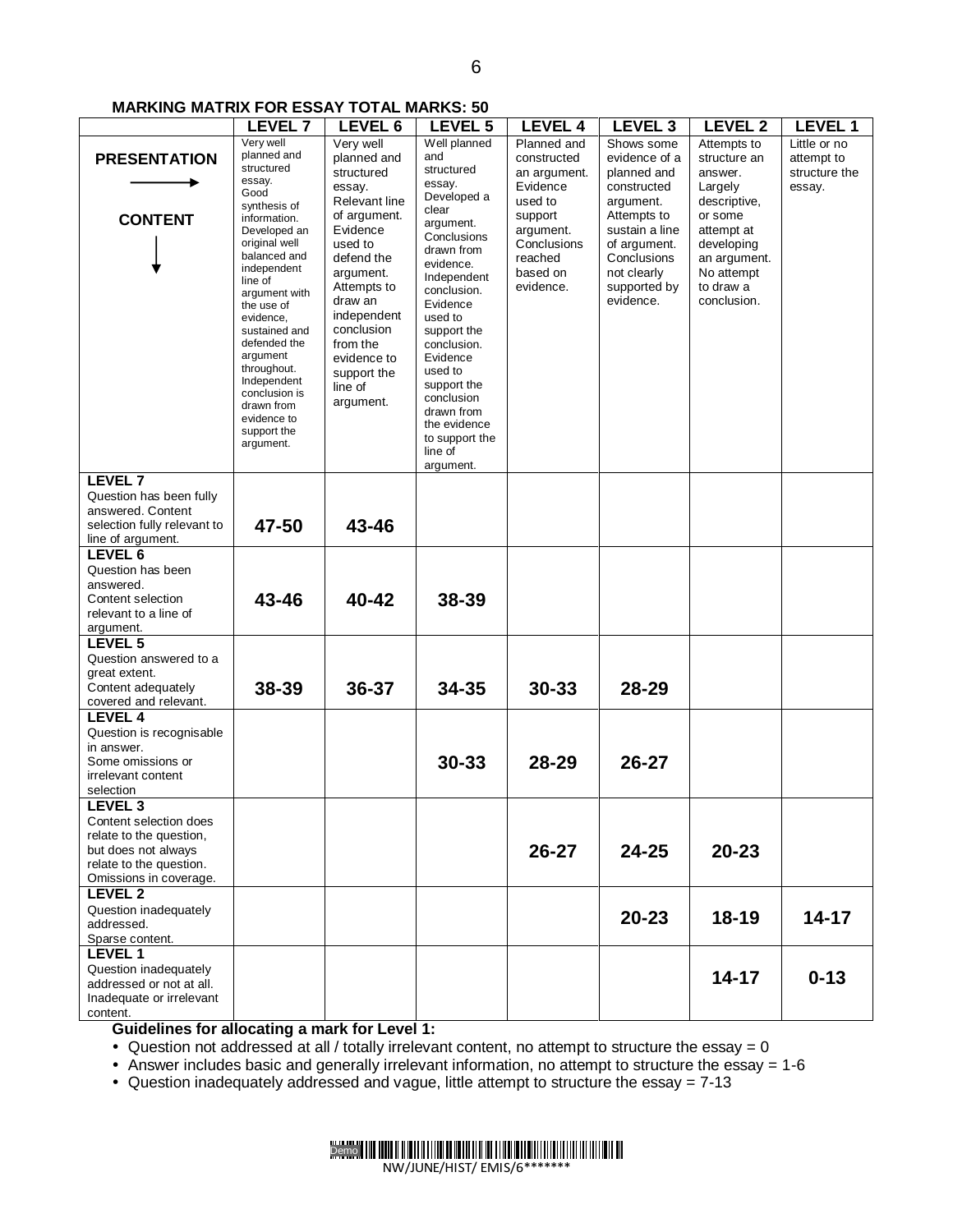#### **QUESTION 1: HOW DID AFRICAN-AMERICAN LEADERS CONTRIBUTE TO THE BLACK POWER MOVEMENT IN THE UNITED STATES OF AMERICA IN THE 1960S?**

- 1.1.
- 1.1.1 *[Extraction of evidence from Source 1 A – L 1]*
	- $\bullet$  1964 Civil Rights Act (1 x 1) (1)
- 1.1.2 *[Extraction of evidence from Source 1 A – L 1]*
	- Blacks were still poorer than whites
	- Blacks lived in worse houses than whites
	- Blacks were more likely to be unemployed than whites
	- Blacks were in low paid jobs (any 2 x 1) (2)
- 1.1.3 *[Explanation of a historical concept from Source 1 A – L 1]*
	- Black Power is a concept that stressed pride in being black and the need to promote black political and cultural institutions rather than only seeking equality and acceptance within a mainly white America
	- Black Power supporters reflected an insistence that African Americans should shape their own culture and define their own destiny
	- Any other relevant response (any 1 x 2) (2)
- 1.1.3 *[Extraction of evidence from Source 1 A – L 1]*
	- Racial dignity
	- Self-reliance
	- Freedom from white authority in economics
	- Freedom from white authority in politics  $(any 2 x 1) (2)$
- 1.1.4 *[Interpretation of evidence from Source 1 A – L 2]*
	- Stokely Carmichael didn't expect the American whites to willingly afford freedom to the blacks
	- African-Americans have to get their freedom and recognition from the whites by using force
	- Promotion of self-reliance by the Black Power Movement
	- Any other relevant response (any 2 x 2) (4)
- 1.2

1.2.1 *[Extraction of evidence from Source 1 B – L 1]*

- The blacks should control the politics in their own community
- The blacks should own the economy of their community
- The blacks should operate the economy of their community

(any 2 x 1) (2)



NW/JUNE/HIST/ EMIS/6\*\*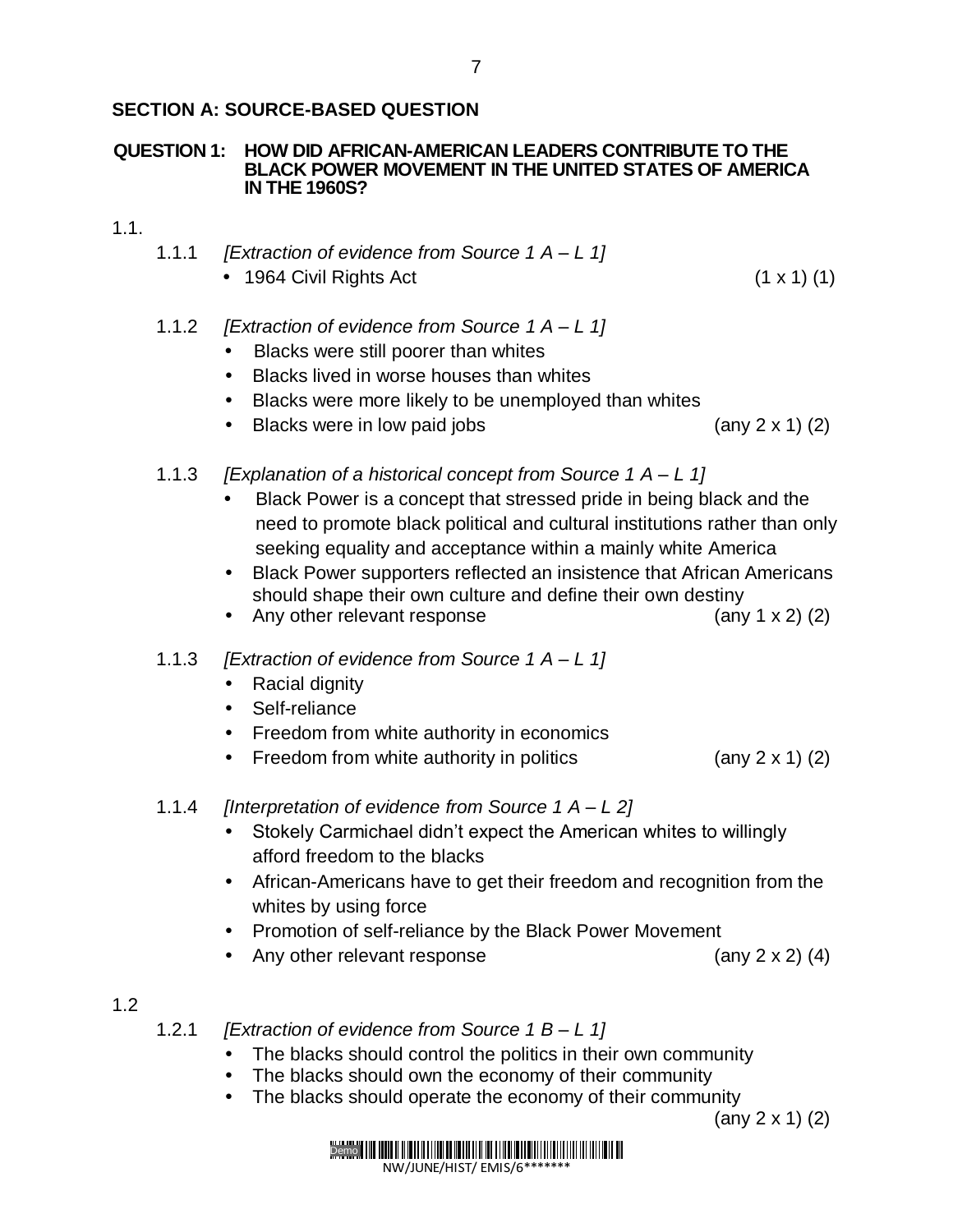- 1.2.2 *[Interpretation of information from Source 1 B – L 2]*
	- The government has not fulfilled its promises made to the blacks in the past
	- The living conditions for blacks were still poorer than those of the whites
	- There was still discrimination against blacks and the government was doing little to address that
	- Any other relevant response  $(any 2 x 2) (4)$
- 1.2.3 *[Interpretation of information from Source 1 B – L 2]*
	- Malcolm X considers 'sit-in' as a passive act that does not bear positive results
	- He regards the 'sit-in' as a sign of weakness as anyone, even the weak, can do it
	- He regards the 'sit-in' as an act of cowardice
	- He doesn't see any positive results from the 'sit-in' campaigns
	- Any other relevant response  $($ any 2 x 2 $)$  (4)
- 1.2.4 *[Extraction of evidence from Source 1 B – L 1]*
	- Fight for the black people's liberty
	- Join any kind of organisation, civic, religious, fraternal, political, or otherwise that's based on lifting the black man up
	- Making the black man master of his own community (any  $2 \times 1$ ) (2)

# 1.3.

1.3.1 *[Interpretation of evidence from Source 1 C – L 2]*

- To show who the founders of the Black Panther party were
- To provide evidence that the Black Panther Party was active
- To display the party's uniform (black berets and leather jackets)
- To show that they were armed for self-defense
- Any other relevant response  $(any 2 x 2) (4)$
- 1.3.2 *[Interpretation of evidence from Source 1 C – L 2]*
	- To indicate that the party's intention was not to attack whites or anyone for no reason
	- To indicate that the party intended to defend African Americans against white aggression and brutality
	- To confirm their intention for street patrols in defense of African-**Americans**
	- To monitor the police in the execution of their duties
	- Any other relevant response (any 1 x 2) (2)

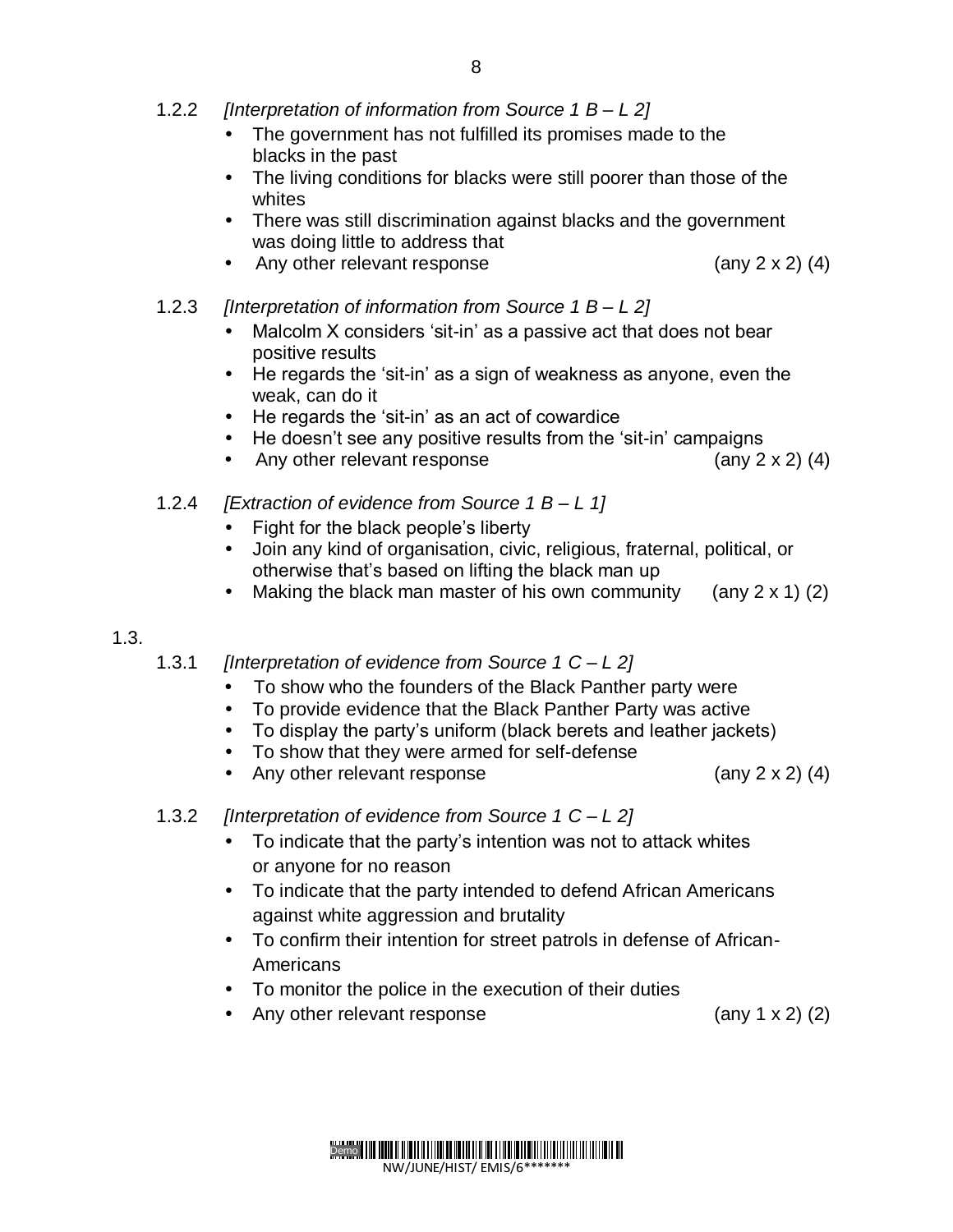# 1.4

- 1.4.1 *[Extraction of evidence from Source 1 D – L 1]*
	- 'We had written the Ten-Point Platform and Program of the organization but yet didn't have a name.'  $(1 \times 2)$  (2)
- 1.4.2 *[Interpretation of evidence from Source 1 D – L 2]*
	- The African Americans should go directly to the opposition and remove it like a Black Panther does.
	- The African-Americans have to face white racism and destroy it like a cornered Black Panther
	- They should face their challenges head-on and not run away
	- Any other relevant response (any 1 x 2) (2)
- 1.4.3 *[Extraction of evidence from Source 1 D – L 1]*
	- Martin Luther King Jr
	- Malcolm  $X$  (any 1 x 1) (1)
- 1.4.4 *[Explaining the usefulness of Source 1 D – L 3]*  **The source is useful because:**
	- It is first-hand information (as a product of an interview)
	- These are the words of Bobby Seale, the founder member and leader of the Black Panther Party
	- Bobby Seale details how the Black Panther was formed and its objectives
	- It is relevant to the philosophy of Black Power Movement
	- The evidence in the source is corroborated by the speeches made by Malcolm X and others
	- Any other relevant response  $(any 2 x 2) (4)$

- 1.5 *[Comparison of evidence and ascertaining the similarities between Sources 1 B and 1 D – L 3]* 
	- In Source 1 B Malcolm X explains the need for Blacks to have a self-help program and Source 1 D uses an example of a charging Black Panther when cornered by rescuing itself charging directly (doing things for itself)
	- Source 1 B highlights that Malcolm X encouraged black people to take charge of the economy and politics of their community and in Source 1 D Bobby Seale indicates that the Black Panther was influenced by the philosophy of Malcolm X
	- In Source 1 B Malcolm X criticised the Sit-down philosophy by African Americans as being inactive and in Source 1 D Malcolm X is said to have encouraged African Americans to use guns to defend themselves
	- Any other relevant response  $(4)$

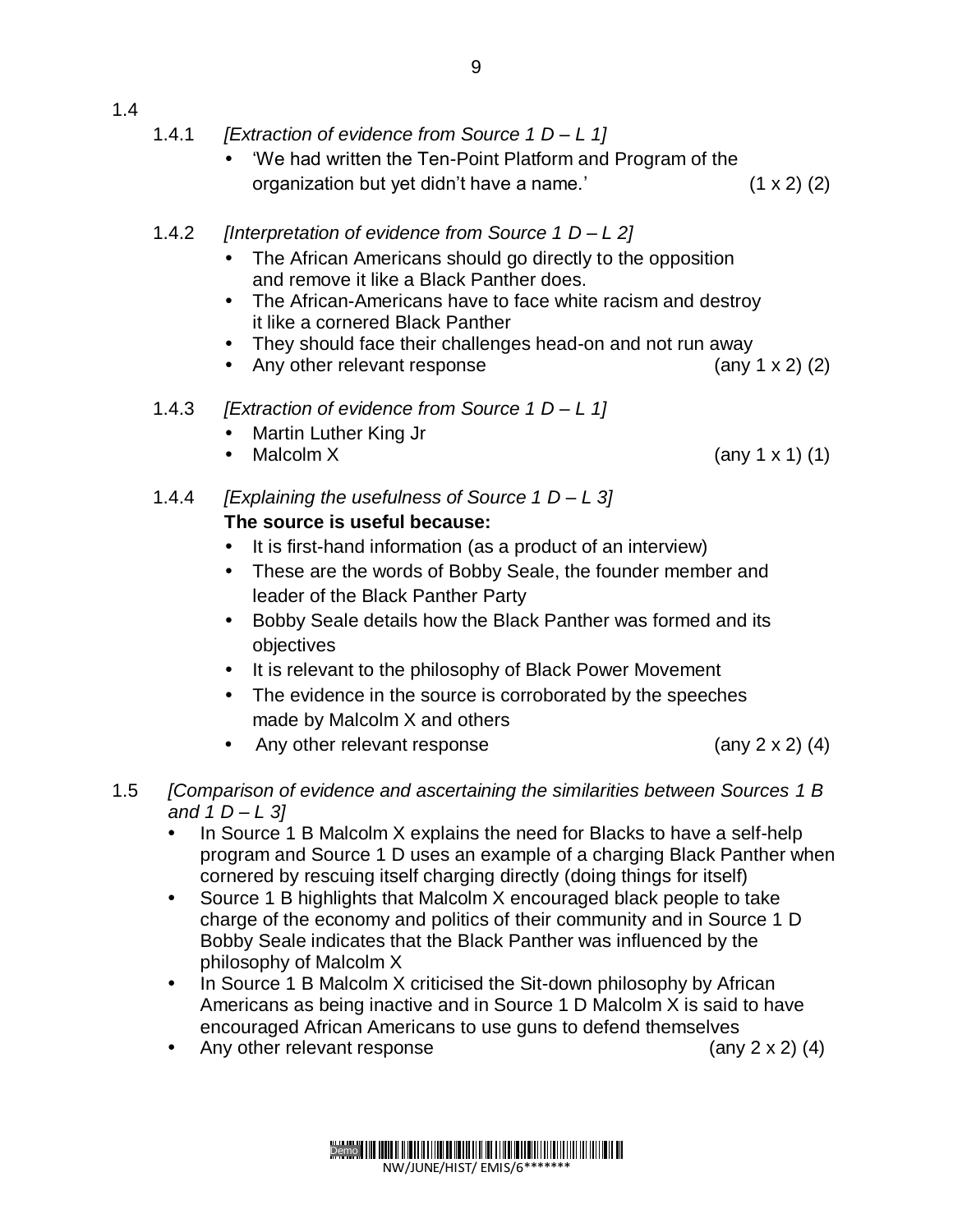- 1.6 *[Interpretation, evaluation and synthesis of evidence from relevant sources – L 3]*
	- Stokely Carmichael encouraged African Americans to unite, have black power and fight for their recognition (Source 1 A)
	- Malcolm X believed in Black Nationalism that meant the blacks should take control of the economy and politics of their community (Source 1 B)
	- Malcolm X encouraged African Americans to vote for people who would represent them well (Source 1 B)
	- Malcolm X was strongly opposed to the Sit-down philosophy (Source 1 B)
	- Malcolm X encouraged the blacks to belong to organizations that promoted and uplifted African Americans (Source 1 B)
	- Bobby Seale and Huey Newton formed the Black Panther Party that actively supported the Black Power Movement (Source 1 C and 1 D)
	- Philosophies of leaders like Malcolm X influenced the Black Panther Party (Source 1 D)
	- Black Panthers encouraged African Americans to carry firearms (Own knowledge)
	- Any other relevant response

Use the following rubric to allocate a mark:

| <b>LEVEL 1</b> | • Uses evidence in an elementary manner e.g. shows no<br>or little understanding of how African-American<br>leaders contributed to the Black Power Movement in<br>the United States of America in the 1960s.<br>• Uses evidence partially or cannot write a paragraph.                                        | <b>MARKS</b><br>$0 - 2$ |
|----------------|---------------------------------------------------------------------------------------------------------------------------------------------------------------------------------------------------------------------------------------------------------------------------------------------------------------|-------------------------|
| <b>LEVEL 2</b> | • Evidence is mostly relevant and relates to a great extent<br>to the topic e.g. shows some understanding of how<br>African-American leaders contributed to the Black<br><b>Power Movement in the United States of America in</b><br>the 1960s.<br>• Uses evidence in a basic manner to write a paragraph.    | <b>MARKS</b><br>$3 - 5$ |
| <b>LEVEL 3</b> | • Uses relevant evidence e.g. demonstrates a thorough<br>understanding of how African-American leaders<br>contributed to the Black Power Movement in the<br>United States of America in the 1960s.<br>• Uses evidence very effectively in an organised paragraph<br>that shows an understanding of the topic. | <b>MARKS</b><br>$6 - 8$ |
|                |                                                                                                                                                                                                                                                                                                               | 8)                      |